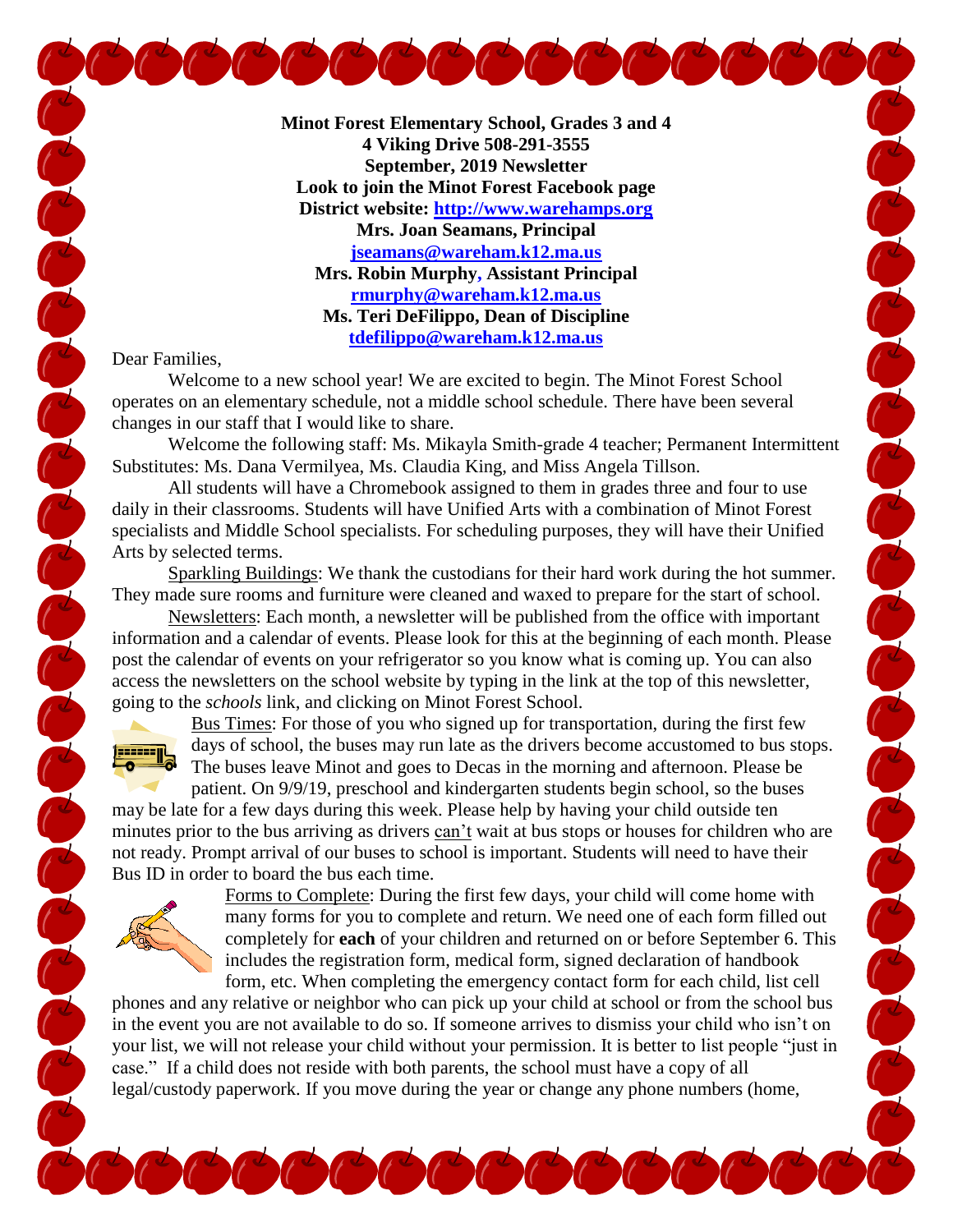work, cell), or any of your emergency contacts have phone number changes, please be sure to notify your child's school. Another form we must collect from everyone, as required by the Department of Early and Secondary Education, is the Home Language, Race/Ethnicity form. We appreciate the time required to fill out these forms for each child.



Lunch and Breakfast: Beginning on day one, both school breakfast and school lunch will be available to our students every weekday at no charge. We are very fortunate for this wonderful opportunity. If your child brings a lunch from home, he/she can purchase milk. All students can purchase snacks when getting their lunch. Student Insurance: Parents/guardians can access the information online for the

Student Accident Medical Insurance Protection. This form can be accessed by going to the following: [www.warehamps.org](http://www.warehamps.org/) and under District/Documents and Forms scroll down and you will find it there.

District Staff/Student Handbook & Elementary Student/Family Handbook: The district handbook contains district and legal policies and laws. In addition, each school level also will have a supplemental student handbook that addresses additional issues particular to those grade levels. These are available online at the district and school website. If you do not have internet access, send in a note and we can send home a paper copy of each. It is important to read **both** of these books, sign, and return the form that will be sent home stating that you have done so. Please keep these reference books or website information in a safe place so you can refer to them at any time during the school year.



Summer Reading Project: Teachers will be starting to have their Book Talk from the summer reading books. We hope students enjoyed their summer reading. Parent Volunteers: We welcome parents to volunteer in our classrooms/schools. If you Contraction of the Contract of Contract of Contract of Contract of Contract of Contract of Contract of Contract of Contract of Contract of Contract of Contract of Contract of Contract of Contract of Contract of Contract of

are interested or think you would like to chaperone on a field trip later in the year, you will need to complete a C.O.R.I. form now if you haven't done so within the past three years before you can be approved. All volunteers, even to volunteer once for field trips, must have a C.O.R.I. on file. Please stop in at any school office to complete one and bring a license or other government identification with you so we can complete the process for you.



CONFIDENCE CONFIDENCE

Drop-off Times: At Minot Forest, children in grades three and four should arrive between 8:15-8:29. Students can go to their classrooms at 8:20. If you arrive early, please park in the designated spots until it is time for students to enter the school. This will alleviate traffic from backing up on Marion Road. If you are dropping your child off, you will enter the Town Hall parking lot, enter the oval by the

auditorium door #9, your child will exit the car on the right side if possible (for safety reasons) and you will drive away. The morning is a drop and go. Due to several cars expected, please be sure your child is ready to exit the car as soon as you stop. **It is extremely important that you wait for the car in front of you to leave before you do. Please do not pull around and pass the car in front. Some children have to exit out of the left side of the car and we do not want any accidents. Please be patient.** Please do not come down Viking Drive to join the drop off line. Any child who is walking to school should walk down Viking Drive and enter through the front door. Our instruction time begins at 8:30. Any arrivals by car from 8:30 on will need to go to the front office and your child will be marked tardy. If you are dropping off your child late, please have a note explaining why he/she is tardy. You can bring him/her to the main office location by the front of the building. Attendance will be closely monitored throughout the year.

Dismissal Procedures: Student dismissal is at 2:40 PM. If you are picking up your child, please make sure you have written a note to your child's teacher. One note will do if you are

 $\int_0^L \int_0^L$ 

 $\frac{d}{dx}$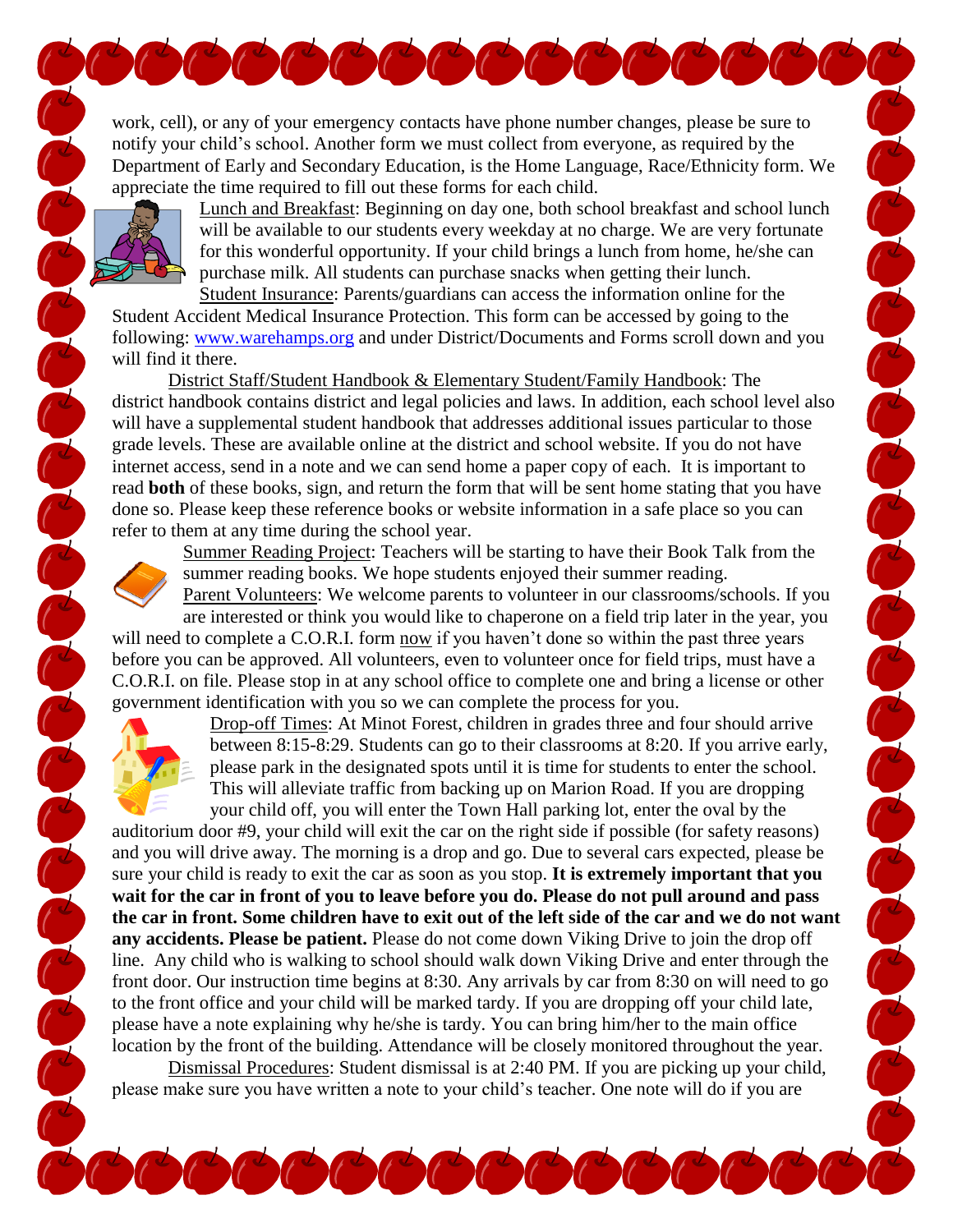picking your child up every day. We need this note on the first day of school. Please list any adult name on the note that may pick up your child. Upon arrival, you will park in the Town Hall parking lot and walk to the glass doors by the auditorium door # 9. Please bring your photo identification in with you **every** day (license or MA ID card). Grade 3 students will be in the ISS room #128 and grade 4 students will be in the band room #A130 near the auditorium. You will sign your child out with duty staff. We have to have a written note to change your child's normal end of the day routine. We cannot take your child's word that he/she will be picked up. Without a note, we will follow the normal dismissal procedure.

COCOCOCOCOCOCOCO

Sick Child: Please call the school in the morning if your child is going to be out sick. If your child has a medical appointment, please bring in a note from the doctor/medical provider's office so the absence can be marked excused. If your child did not see a doctor, please write a note explaining his/her absence. Absences without a medical note will be marked unexcused.

Open House: Open House will be scheduled for parents/guardians of students in grades 3 and 4. Please see the Calendar of Events for more details. This year, Open House will consist of a 30 minute meeting with the principal, assistant principal and dean then a one hour meeting for adult family members with the classroom teacher. Please enter at the Door #8, near the auditorium. We will begin promptly at 5:00 PM. Once arriving at the classroom, you will be able to meet the teacher and hear important classroom/curriculum/discipline information. We ask that you try to make childcare arrangements so your children can remain at home while you attend. We certainly do not want to exclude anyone so if that is not possible and they accompany you, please have a quiet activity for them to do so all participants can listen to the teacher.

Swimming Lessons: Keep those bathing suits handy! We are pleased to announce that the third grade students will continue swimming lessons at the Gleason YMCA. This is a six week program during the school day. Permission slips will be coming home and your child's teacher will let you know which weeks they will be attending and if they will attend on a Wednesday or Friday.



CONTRACTOR CONTRACTOR

Principal's Coffee: Periodically, there will be a Principal's Coffee for adult family members to attend. This will be an open forum for the principal to share information and for families to ask questions or clarify information. The first meeting will be on Monday, September 23 at 9:00 AM in the library and repeated at 6:00 PM in the front office conference room.

COOCOCOCOCOCOCOCOCOCOCOCO

Picture Day: Picture Day for students will be October 1. More information will be sent home soon.

Early Release Day: September 17 is an Early Release Day. Grades 3 and 4 will dismiss at 12:45 PM.

Appropriate Dress: Please be sure to read the section in the handbooks on appropriate dress. Shoes with wheels, <u>flip-flops</u>, and clogs are not allowed in school as they are a safety concern with our stairs. Shirts must cover the stomach area and straps on shirts must be at least an inch wide. Undergarments for girls and boys should not be showing.

Classroom Directory: Parents will be given the opportunity to submit personal contact information to be included in a classroom directory. The information will be compiled and distributed to families only in your child's classroom. This will allow parents to communicate with other families for social engagements outside of school, inform classmates of birthday celebrations, etc. This is a completely voluntary process.

Earbuds/Headphones Needed: Students in grades 3 and 4 will need earbuds/headphones to use with their Chromebooks. Please put them in a Ziploc bag labeled with first and last name.

 $\frac{1}{2}$ 

 $\int_0^L \int_0^L$ 

 $\frac{1}{2}$